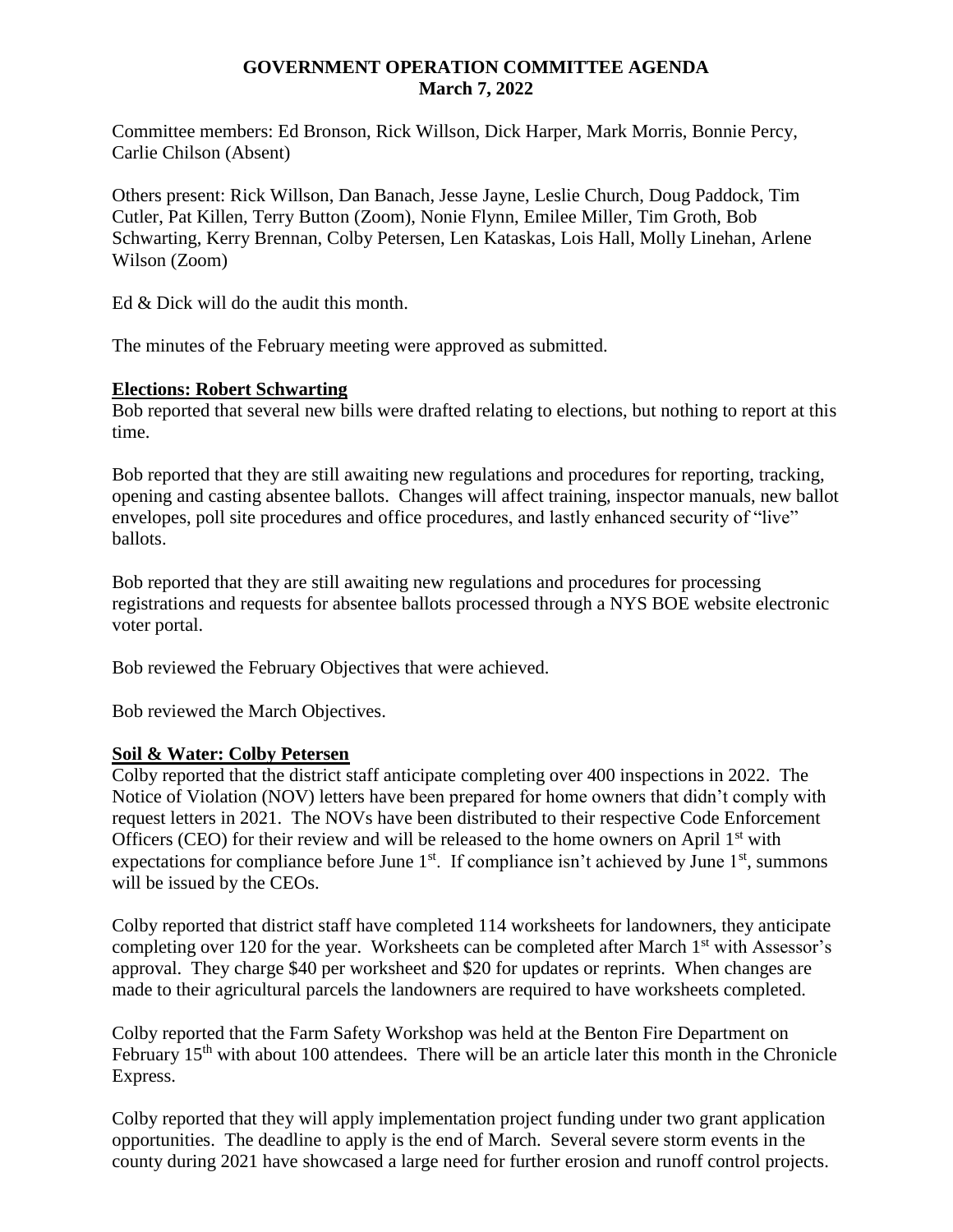Colby reported that the Climate Resilient Farming Program goal is to help farms deal with climate change through adoption of best management practices controlling water flow from frequent heavy rainstorm events and improvement of soil health aiding in both carbon sequestration and water infiltration.

Colby reported that the Agricultural Non-Point Source Pollution and Abatement Control Program has been the main point of funding that they have utilized over the years for implementation of agricultural projects. They have active grants from this program in the Seneca, Keuka, and Canandaigua Lake watersheds in cooperation with adjacent counties.

#### **Cornell Cooperative Extension: Arlene Wilson**

Arlene reported that the Pesticide Credit Class scheduled for March 12 has been expanded. They had a request from New York State to add more space in that. Not a lot of Counties are having in person Pesticide Credit Courses. They are increasing the capacity from 20 to 40.

Arlene reported that they helped 2 Local Farmers with Farm Business Planning for taxes. They originally hoped to have 8 people for the Dundee Seed to Supper 6 week program and they have 15.

Arlene reported that they are currently in the process of reviewing Agricultural Farm Land Protection Plans from neighboring Counties. They are going to develop an RFP for proposal by the end of May that will be shared with the Legislators. Once they have identified a Contractor to put the Plan together, they will bring a resolution forward for funding disbursement.

### **IT: Tim Groth**

Tim reported that in the month of January, the I.T. Help Desk took in 300 calls.

Tim reported that the 2022 mandatory Cyber Security Training has been sent out and if anyone has any problems with it to let him know. It gives you 30 days to complete it, after that it will start sending reminder emails. The trainings are not bad and are short. The second one talks about the Phishing Feature that they have in their email.

Tim reported that Kerry puts out an Annual Training for everyone and there is one portion that requires you to get to the Intranet. There was an issue where people are having trouble logging into the Intranet. If someone runs into this issue, they should contact Tim and not Kerry.

Tim reported that the Time Clock is completely converted, they are all in the Cloud now, and they have run Payroll through it a couple of times. They have gotten most of the bugs worked out and there were a couple of hiccups in the beginning. After that they have been getting along pretty well.

Tim reported that he is feverishly working on the Cyber Security Insurance. He is trying to get them in a position to even be able to apply for it. The Insurance Companies have completely redone the requirements for Cyber Security because of the hits and the pay increase has gone crazy since COVID and even before that. In the last two years the hits on Cyber Security Insurance has been very heavy and they are putting all kinds of requirement on them to even apply for it. If these requirements are not in place, the underwriters reject you all together and won't allow you to have Cyber Security Insurance. Some of the regulations are geared more towards the people who have higher level privileges. To login to Administrator Accounts they have to use two factor authentication going forward. It makes the job more difficult for them, but it is for the protection of the County System.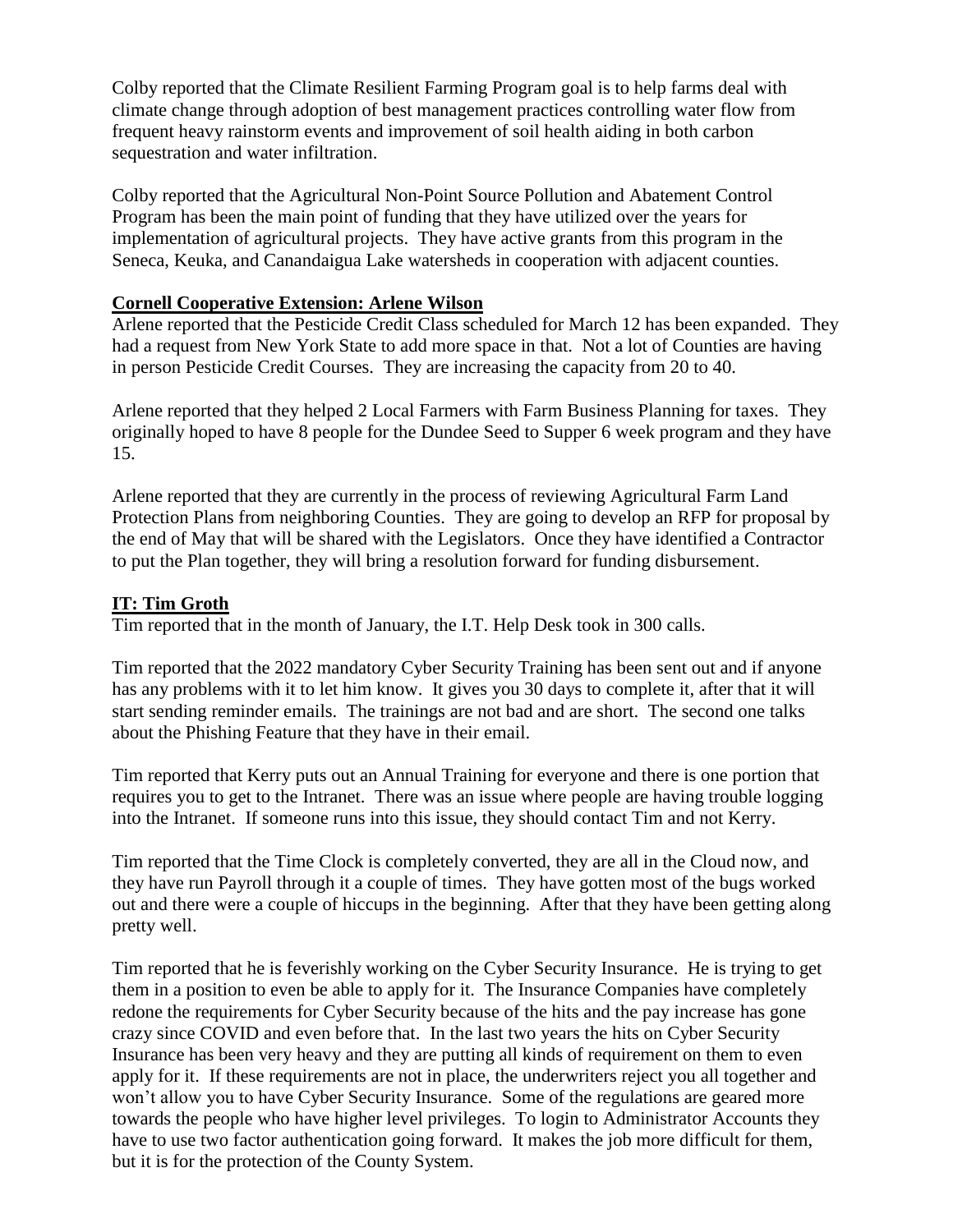Tim reviewed the following resolutions that would be needed. After discussion the Committee approved.

- Authorize I.T. Director to Purchase Monsido Accessibility SAAS Solution (Monsido Durham, NC)
- Authorize Chairwoman to Sign Contract (ePlus-Rochester, NY)

Tim reported that the Legislative Clerk will be taking over Zoom for the Committee and Legislative Meetings. I.T. will still be available and ready for when groups come in or if there are any questions or concerns.

## **Historian: Len Kataskas**

Len reported that they are about 33% of the way completed with the Inventory and Index of the Map Room. This will continue into his proposed 2022 Goals. They have a Bicentennial Ball scheduled for May of 2023 and then October 7, they have the 1823 Dinner scheduled. Len reviewed the status of the rest of his 2021 Goals.

Len reviewed his proposed 2022 Goals.

# **County Clerk: Lois Hall & Molly Linehan**

Lois reported that there were 1494 DMV transactions with fees for retention collected in January 2022. They collected \$12,410.85 in DMV fees with \$53,095.31 in Sales Tax Collected. COPRS Internet fees collected year to date is \$0. There were 3210 County Clerk transactions and \$215,550.98 collected in fees. Total fees collected for the County Clerk in January 2021 was \$304,514.05 and in the DMV for January 2021 was \$9,565.04.

Lois reported that a lot of people are coming into the DMV wanting them to set up something for them to pay their tickets. This is not something the DMV does, it has to go through their Town's Courts. They get 10-12 people a week that come in trying this. They have to go to the respective Court where they issued the Summons.

Lois reported that the DMV computers were updated and they are having issues today with rolling it out the updates. Lois is hoping they have it corrected at this point.

Lois reported that she has gotten the E-Recording MOU back to the vendor. The company will contact them to set up training. They haven't heard anything back yet from CSC Recordings, but they said they would be in touch once everything was in place. CSC Recordings plans to provide them with a Webinar. Lois is hoping that it will be beneficial for everyone. At this point, it is optional to use the E-Recording System.

Lois reported that Molly is in the process of being trained in different areas. Brittany is doing really well with passports. Next year when passport recertification comes around Molly will not be doing the recertification. Molly is currently shadowing Lois in the DMV and County Clerk's Office. Molly should be able to take over for Lois when she retires or if she is not there.

Lois reported that everyone in the Clerk's Office will be trained on the Land Recordings. Pistol Permits continue to be an issue and they are teaching themselves at this point. Ron Spike and Judge Cook are helping. They have had some issues where they have had to do some research on their own to find out things because the Pistol Permit Clerk was not there.

# **Personnel: Kerry Brennan**

Kerry reported that the collection for March will be Pet Supplies (food, treats, toys, etc.). All donations will be given to Pet Partners.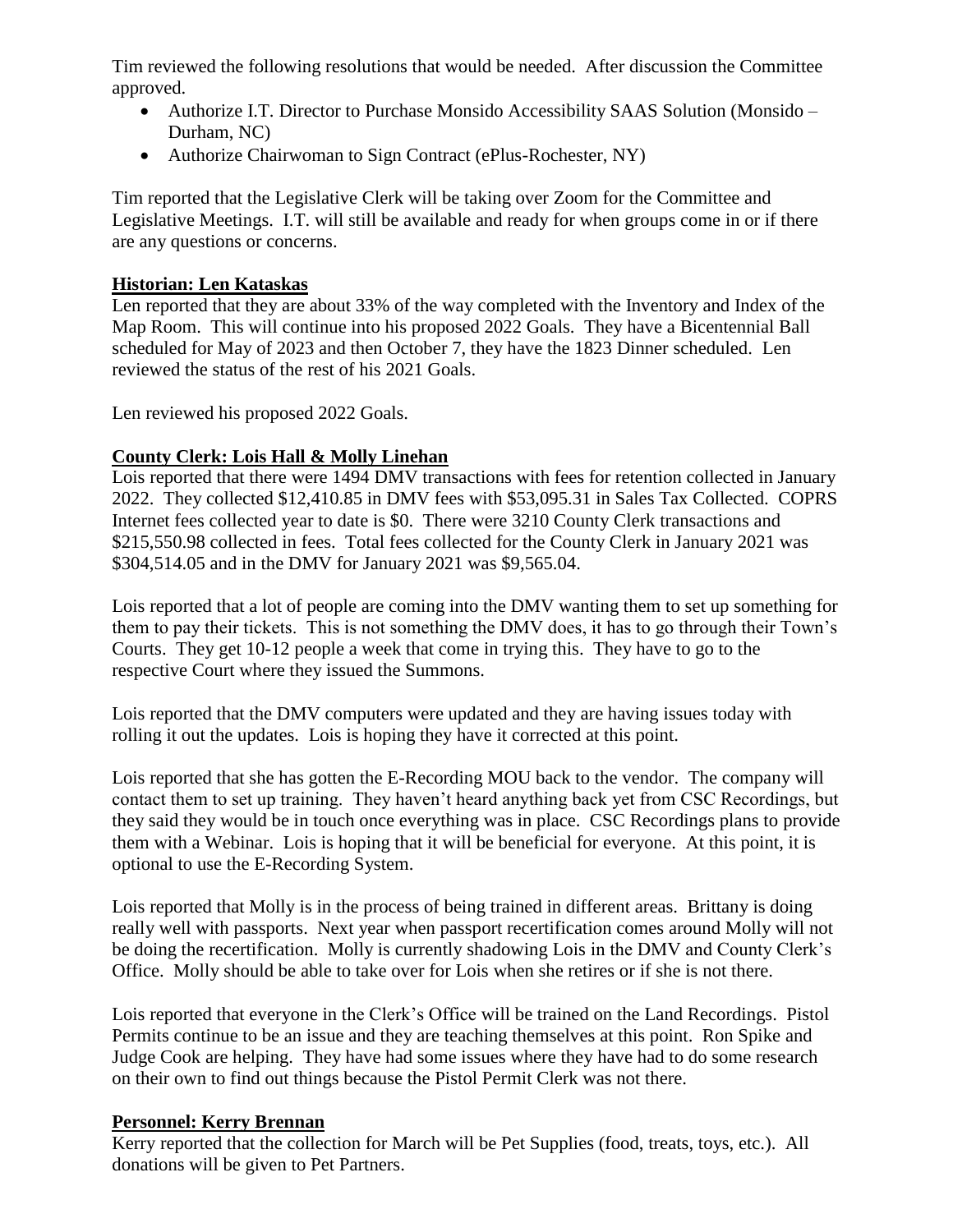Kerry reported that there will be a Blood Drive held on March 23, 2022 from 9:00 a.m. to 1:00 p.m.

Kerry reported that a consultant from NYS Retirement will be available virtually on April 6 to meet with employees. If employees are interested in signing up, they should contact Karen Bradley to schedule an appointment.

Kerry reviewed the Vacancy Report.

## **County Administrator: Nonie Flynn**

Nonie reported that they had a couple meetings during February for CSEA Negotiations and their next two meetings will be April 6th and 21st. Tish, their Labor Attorney, will be speaking with them at the March  $17<sup>th</sup>$  Legislative Meeting to give an update.

Nonie reported that Kerry did the research on coming up with some good Customer Service Training. Nonie reviewed some of Kerry's suggestions they picked the Fred Prior Instructors. The training will be held on May  $11<sup>th</sup>$ . Each session will be three hours long and they will have 2 sessions, one in the morning and one in the afternoon. The May  $11<sup>th</sup>$  date gives all of the employees enough time to plan ahead as their attendance is mandatory. The Public Safety employees do not have to attend as they have their own Customer Service Training.

## **Legislative Clerk: Emilee Miller**

Emilee reviewed the following resolution that would be needed. After discussion the Committee approved.

• File County Officers Annual Reports with the Clerk of Legislature

# **Legislative Operations: Doug Paddock**

Doug reported that he set up a supplemental report on the reapportionment. Doug took the opportunity to get additional input from people with more experience. He sent their reports to Jerry Benjamin, who had previously helped them decide if they wanted a County Administrator. Their review is that the original proposal of 14 Legislators with Weighted Voting would pass constitutional muster. They can probably put the decision off another month, but the proposal as presented by the Committee has been reviewed by outside counsel consultants, at no cost to the County and it does pass legal muster in their opinion. Doug questioned how the Committee would like to proceed. They can wait a month, but there is a timeline that they need to meet. Doug stated that no matter what they do, if it is subject to permissive referendum, they will need to wait 45 days for someone to file a petition. They need to pass a law at the latest in June or it goes on to the next year.

Rick stated that because many of the Legislators are the representatives of the various townships they spoke with the different Towns regarding this. He believes that the Towns of Torrey and Potter have it on their schedule to discuss this at their upcoming meetings. He highly suggests and recommends that the Legislature hold off on making any decisions until he can get feedback from the Towns that he is involved with.

Ed stated that he had one person from the Town Board of Middlesex call him after they had reviewed the documentation/report from the Ad Hoc Committee and they were for the Weighted Voting. They thought it was the best option and they weren't really interested in changing the boundaries of the Districts. Tim reported having similar feedback in Jerusalem.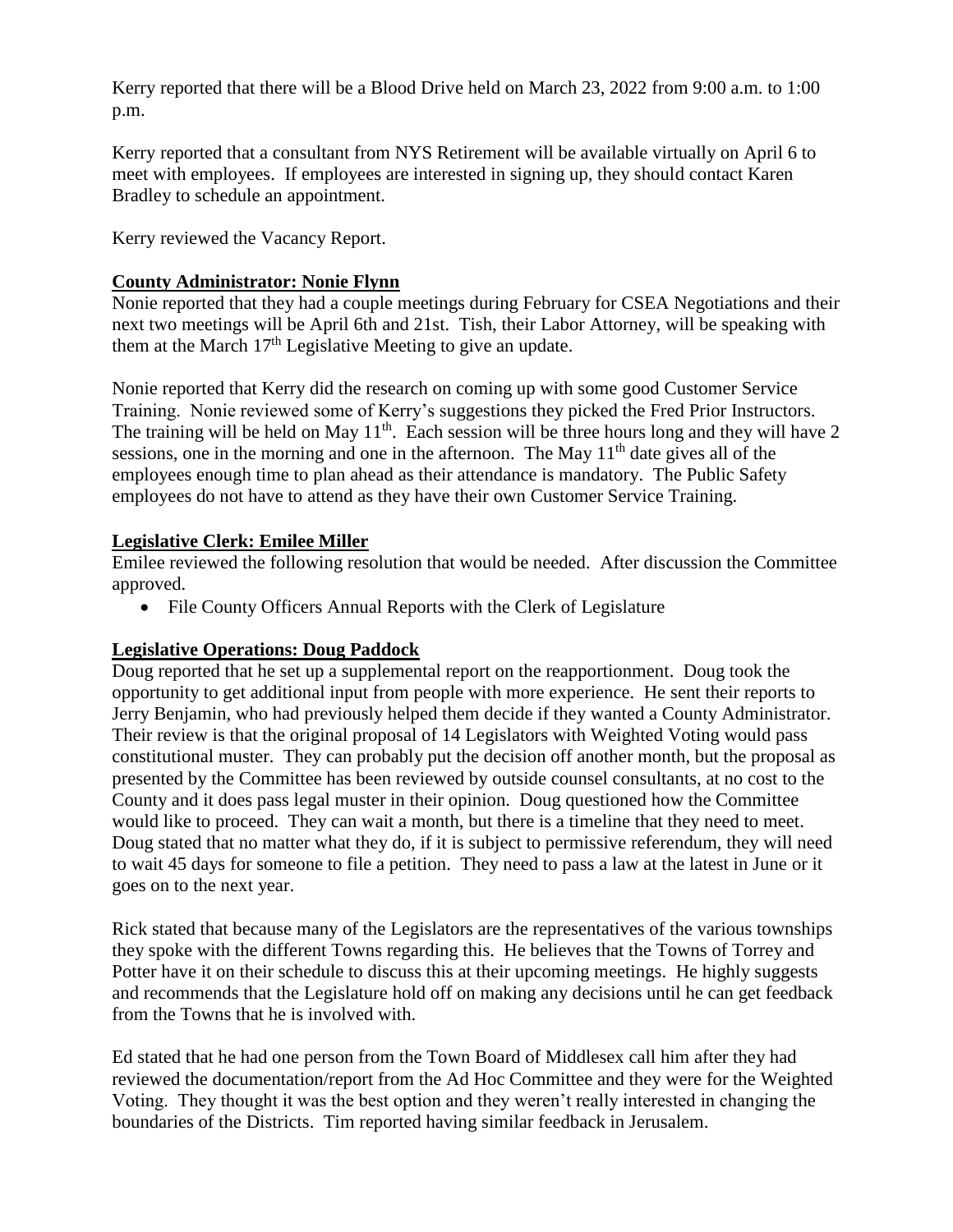Pat stated that he tried to reach out to some different folks about this. There was some discussion at the meeting down at the Wagner with people that are very much opposed to it and some people had to have it explained to them as they were not clear as to why it had to be looked at. Pat has gotten a lot of pushback when he's spoken to people about rearranging the boundaries, where they have to vote, how their votes will be counted, or how it would work. He had mixed responses.

Doug clarified that a person's vote would still count the same. Weighted Voting would be strictly applied in Legislative Operations.

Dan stated that the people he has spoken to either don't care either way or they want one person one vote.

Leslie stated that they talked about it in the Town of Milo meeting and most of the Board Members had very little opinion on it except one. After reading the report, the member concluded that Weighted Voting was the better way to go.

Mark stated that there was one individual who wanted to go with the option that made the least change to the current system. They thought it would be best to keep the Legislative Districts the same, but increase the Legislature by one. Mark is not sure why that is not a good option and asked if it was because of the extra cost of adding another Legislator.

Doug stated that it adds cost and it numerically gets them closer, but can also add some complexity and adds another person. In discussion with Dick, he expressed it best, that if you have to go with Weighted Voting, which you would have to with 15 people still in order to get the numbers in range, why not just do the Weighted Voting with 14.

Dick stated that another issue is that you have to look down the road of what you're going to be doing. For example, Milo is looking at some significant housing projects this year which will change things in another decade. If they get into Changing Boundaries then they will probably be changing them every 10 years. He is trying to look at it as keeping as much continuity in the process as they can, so they don't have to change things so often. That state said they need to level the playing field somewhat, but at the same time they need to understand that if they as the Legislature are not there they are impacting that Weighted Voting anyways. It works really well for one person one vote if everyone is present, but there are not a lot of Legislative meetings where they are fully at 100%.

Dan stated that the same can be true in the future if they go with Weighted Voting. Not everyone is going to be there and that can impact it severely.

Tim stated that they had the discussion with Dr. Benjamin and one of the other presenters at the Webinar. They are not doing this for the fun of it, it is driven largely by the population. It's proportional to the population because they each represent a different number of residents depending on the District. The important thing to remember is that the feedback they received is that they are in the Constitutional window. The idea is to be compliant with the law.

Terry stated that he listened to what Mark had said and he ran a few costs. Over and above just the cost of the Legislature. He looked at the Election Staff, training, mileage, and all those other costs. Terry thought about adding one more person, microphone, and desk and the outcome is that they are still able to pass a resolution. He is for just adding one more person and moving on.

Rick questioned what the changes were that were made 10 years ago.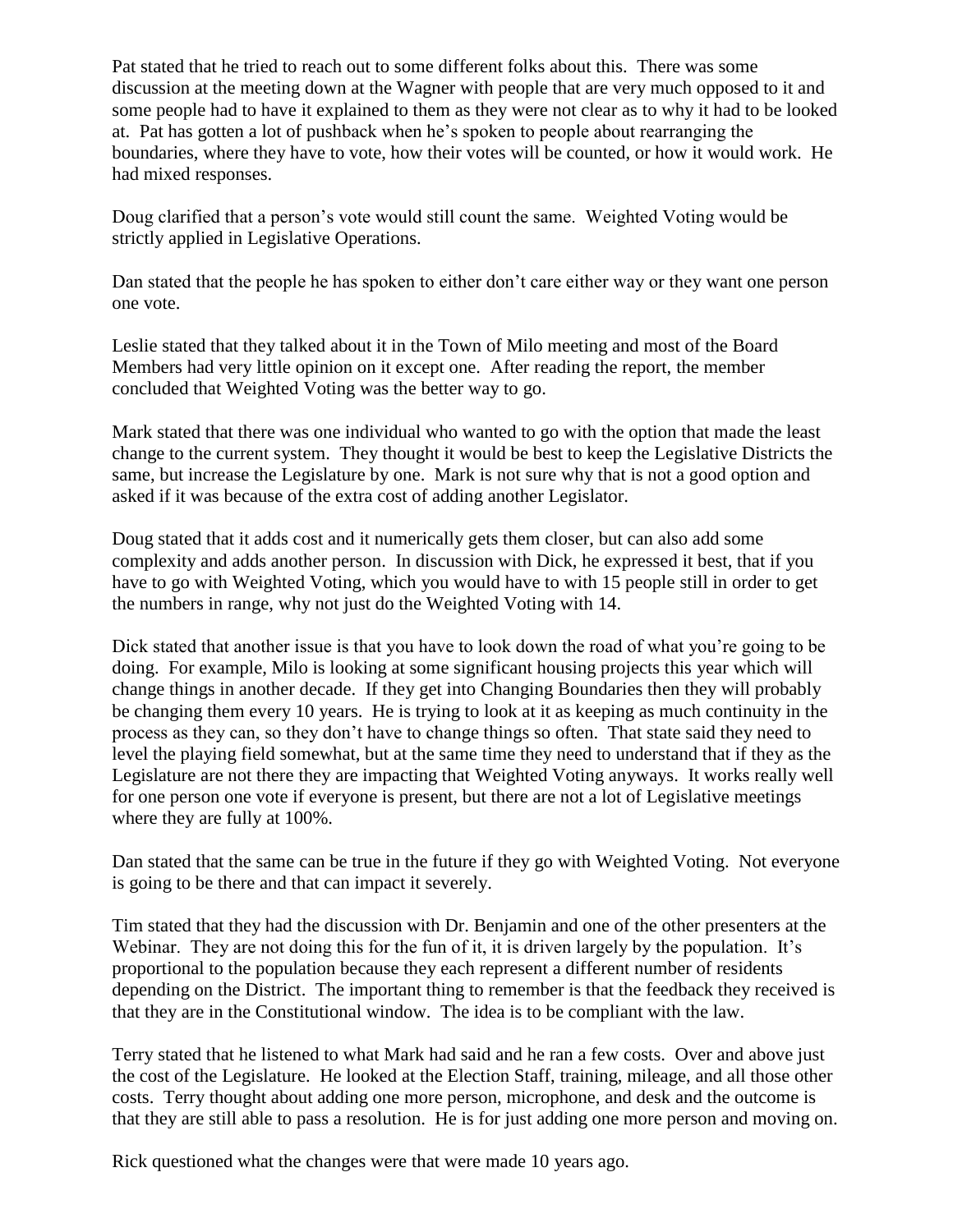Doug stated that the Town of Milo was consolidated into a District. Starkey and Barrington together became a District and Milo became a District by itself.. Doug pointed out that if there is consideration for moving District lines, then there is potential for Milo to have something like 8 Legislators. This would not be fair either depending on how the lines got moved.

Rick stated that his understanding of why they moved away from a Board of Supervisors to a Legislature was to get rid of the Weighted Vote. If they are going to go with Weighted Voting then maybe the best thing is to just do away with the Legislature and go back to a Board of Supervisors. That would definitely save them money.

Jesse stated that District 4 feels well under represented as it is. They do not feel that they get represented at the County well. District 4 heard that their votes are going to be worth less than everyone else. He tried to explain it the best he could, but Barrington is really not happy. Adding another Legislator would bring it to 11% and they do not know legally what they have to be at.

Doug and Ed stated that the state has said it has to be within 5% for single person districts. Doug stated that it is not strictly based on population. It is based on amount of influence and they can go through the various analyses that the folks from the Webinar put on for NYSAC. The point is, that either 14 or 15 Legislators will meet the muster and they have 14 now. Doug stated that he thinks that many of their voters think that they have more than enough people as it is and adding one more would just increase the size of the government.

Jesse stated that without getting a solid number from the state, they don't know if this is a bad or good decision. He thinks they should get an Attorney to help to see if that 11% is sufficient. If they run the numbers 10 years on that graph the 11% actually goes down. If it stays the same way and Benton grows and everyone else's population stayed the same it actually goes down to maybe almost 9%. The population is probably not going to do the same thing, but if it did then it would be the one man one vote.

Tim stated that even if they add another Legislator to make it 15 they still need to do Weighted Voting. The only way they can avoid Weighted Voting is to go to 21 Legislators. That would mean increasing the Legislature by 50% to really get to where they can have the population proportional to Legislative response.

Pat stated that looking at the numbers they can kind of guess a trend, but he's hesitant to guess 3 years out, never mind 10 years out. With New York State's tax issues and things they will probably lose more population than they gain. Although, certain populations within our Community tend to have larger families and they know where they are located, they could guess that those areas may grow more, but it is hard to say what is actually going to happen.

Jesse asked if they added one more Legislator to make 15, if they would still need to have Weighted Voting because they would be at 11%. They would not need the Weighted Voting if the State said that 11% was efficient.

Doug stated that in the report, it included Weighted Voting and the analysis that was done by the consultant showed they would probably need both, but perhaps not. He asked that questions of the County Attorney and he has not gotten a response yet.

Jesse stated that they have to get it done right.